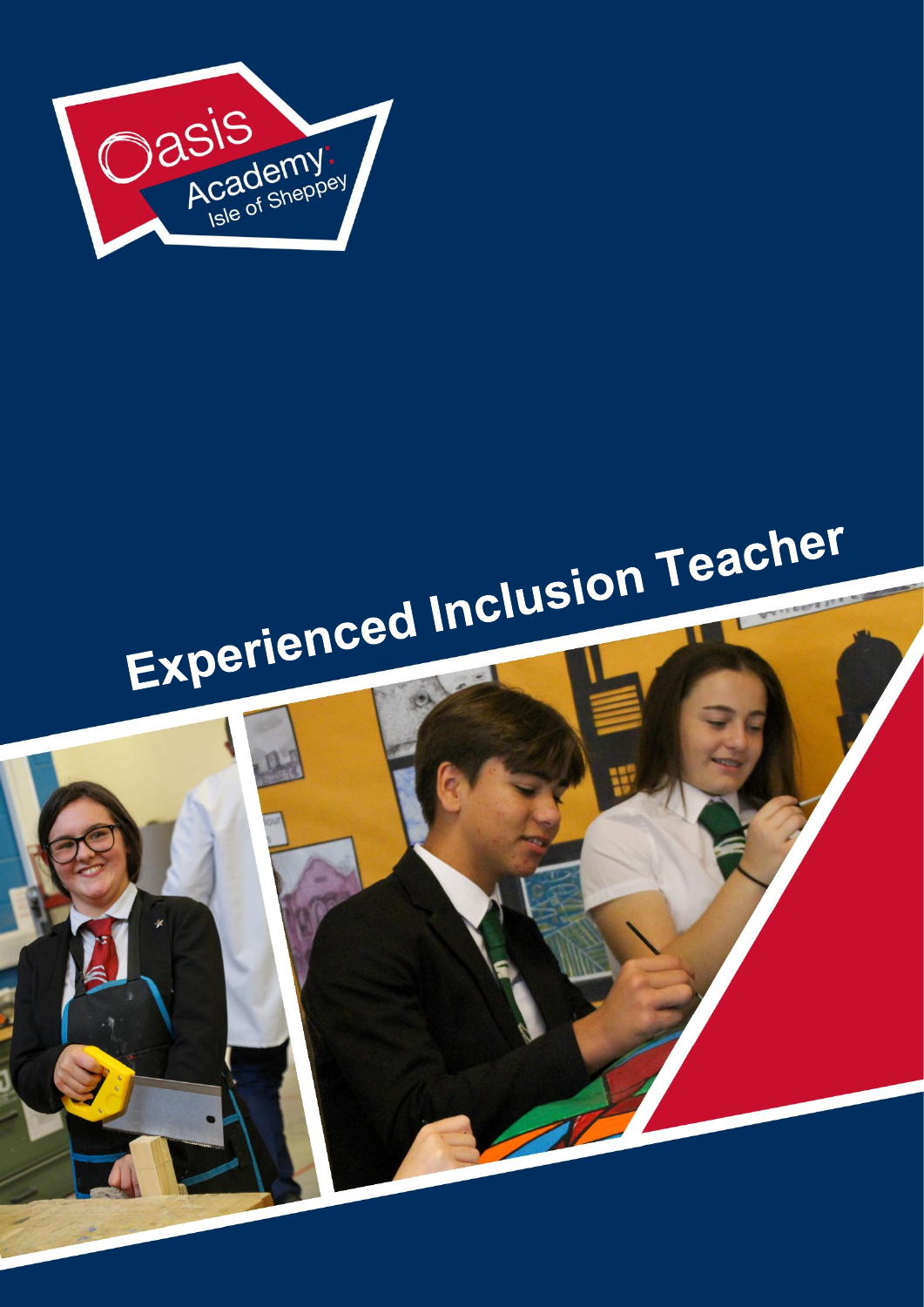### Dear Applicant,

Thank you for your enquiry regarding the position of **Experienced Inclusion Teacher** at Oasis Academy Isle of Sheppey. We are part of Oasis Community Learning [www.oasiscommunitylearning.org](http://www.oasiscommunitylearning.org/) which runs over 53 academies across the UK.

I hope you find the information pack helpful. If you would like to apply, please complete the Application Form and Equal Opportunities monitoring form and return to Ellie Harry, HR Officer, by either of the following ways:

Email: [Recuitment.](mailto:Hadley.hr@oasishadley.org)IOS@oasisisleofsheppey.org

Post: HR Officer Oasis Academy, Isle of Sheppey Minster Campus Mister Road Minster On Sea ME12 3JQ

If you would like to discuss the post please contact myself Ellie Harry on 01795 873591 ext. 76254 or [recruitment.](mailto:recruitment)ios@oasisisleofsheppey.org. The closing deadline for applications is no later than **9am** on **Tuesday 31 May 2022.**

We welcome early applications, and we reserve the right to interview upon receipt of an application.

Prior to interviews all candidates will be required to provide the name, address and status of two referees**,** one of whom should be your current Line Manager. Candidates should be aware we will seek references on shortlisted candidates and may approach previous employers for information to verify particular experience or qualifications before interview.

If you would like to know more about us before you apply please see our website [www.oasisacademyisleofsheppey.org](http://www.oasisacademyisleofsheppey.org/) and [https://www.linkedin.com/company/oasis-academy-isle-of-sheppey,](https://www.linkedin.com/company/oasis-academy-isle-of-sheppey) if you are not clear about any aspect of the application procedure, do not hesitate to contact us for clarification.

I wish you well and thank you once again for your interest in what we think will be a rewarding post.

Yours sincerely,

# **Recruitment Team**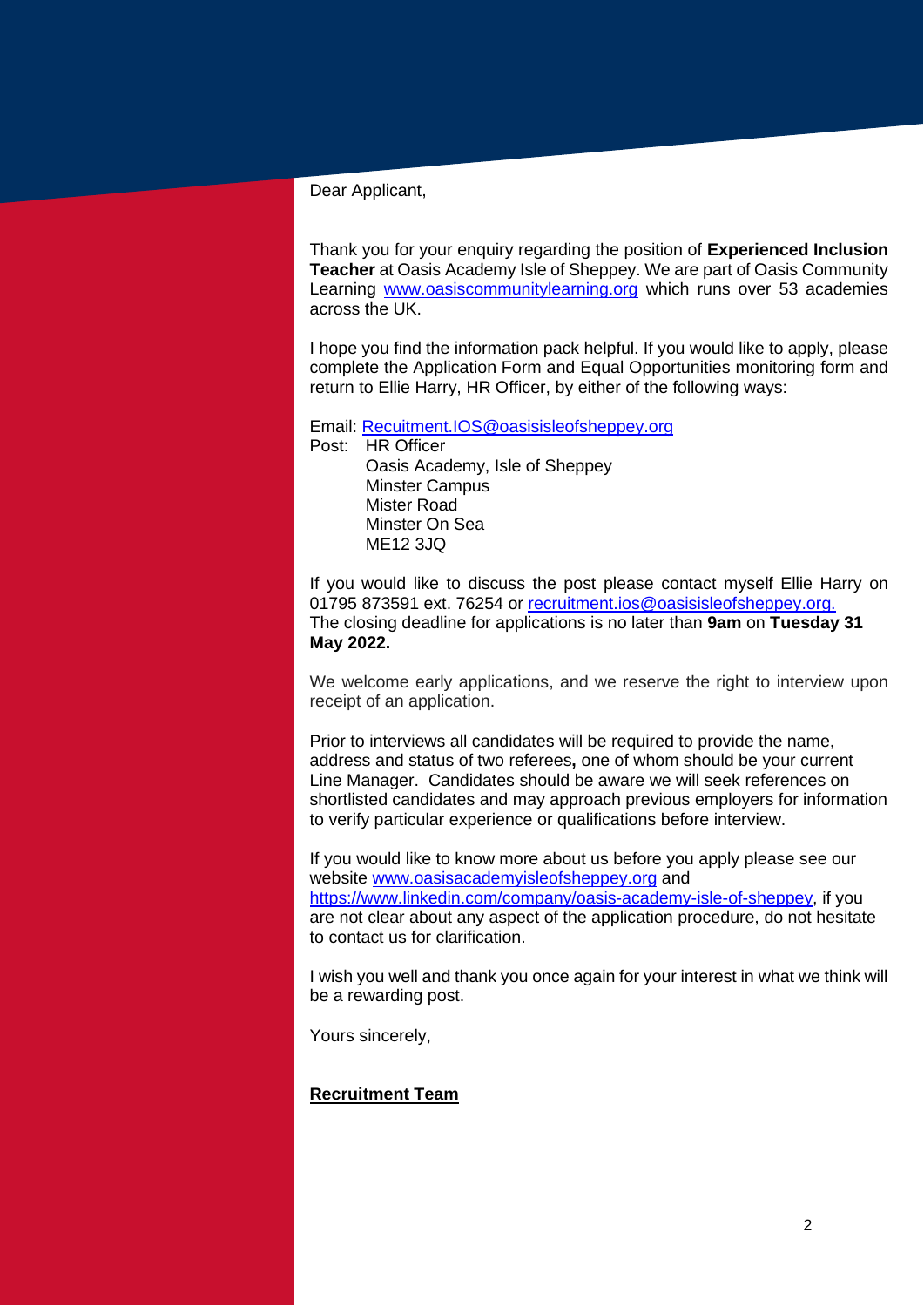# About Oasis Academy Isle of Sheppey and the role

# **About the Role**

We are seeking a talented teacher who can inspire and motivate all students. You will work to secure the highest standards across our academy. This is a fantastic opportunity for a dedicated and inspirational teacher.

# **Our Academy**

Oasis Isle of Sheppey is a mixed, comprehensive academy serving the island community of Sheppey, with 1507 students on roll, 47% of whom are Pupil Premium and 5.6% EAL. Our multi-million-pound buildings boast an unparalleled range of facilities for all students in our secondary and sixth form phases. No matter what the subjects our young people choose we have the right settings and resources to give them support and resources they need to succeed and to achieve their ambitions.

# **Job purpose**

- To ensure students learn and develop effectively
- To ensure every student has a successful and enjoyable educational experience.
- To contribute to the planning of programmes of study and lessons.
- To demonstrate your passion for the subject toward your student audience.
- To develop strategies in order for students to make the progress they are capable of.

# **Our offer to you**

- A positive environment with colleagues who care
- You will be given a mentor to help you settle into your new role and help you develop your practice
- The opportunity to continually develop yourself through a variety of training routes
- Access to reduced workload through the Oasis curriculum resource bank
- Access to free counselling services and specialist wellbeing resources
- Energised students ready to be moulded
- Relocation package considered on an individual basis
- Retention package between £500-£5,000 per annum for up to 3 years, offered on an individual basis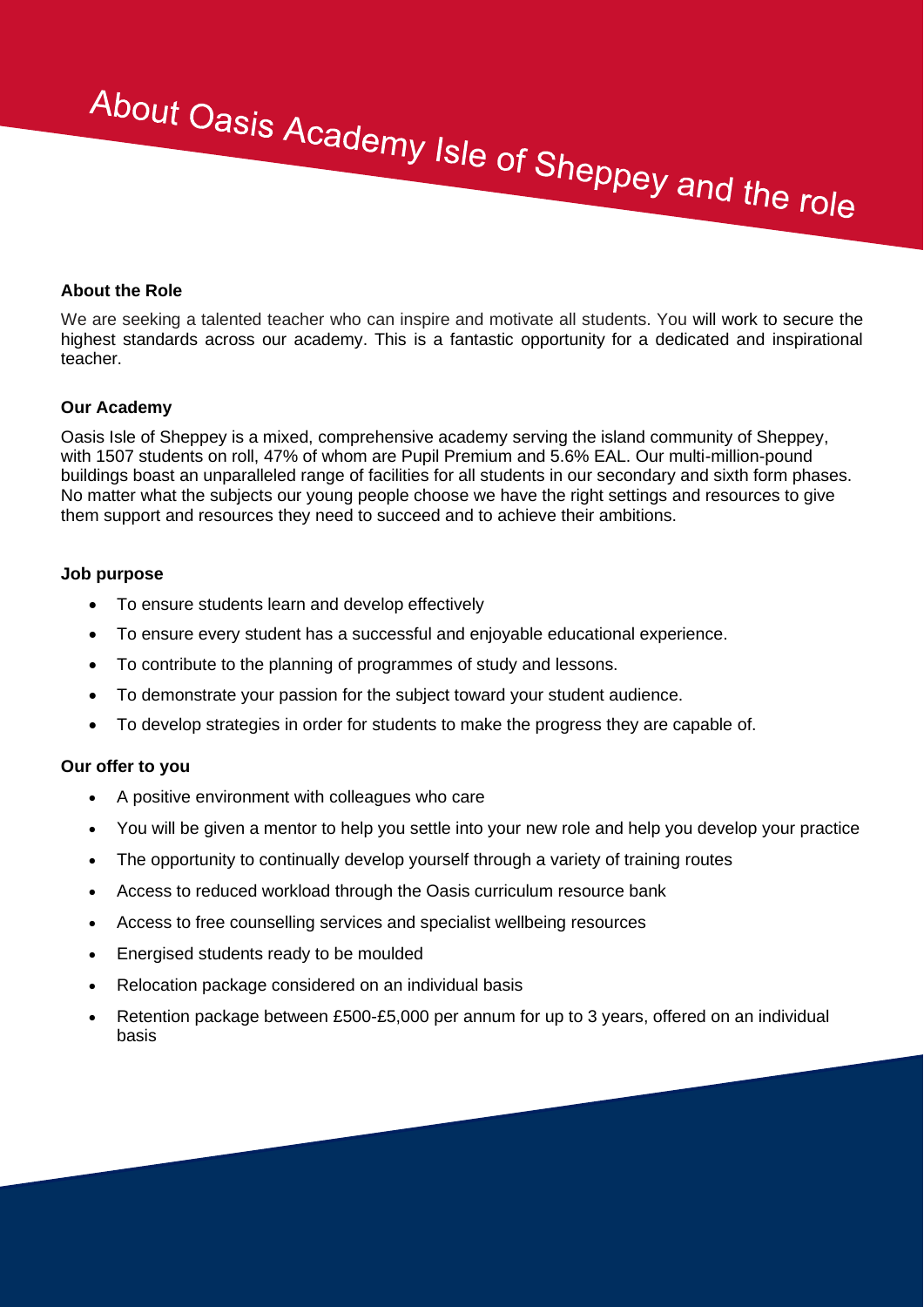







# About Oasis Community Learning

The vision of Oasis Academies is to create both outstanding schools and community hubs. As well as delivering first-class and innovative education, Oasis builds 'Hubs' in the area it works in; creating safe and inspiring local neighbourhoods that provide integrated and diverse services to benefit the whole person and the whole community.

Oasis Community Learning seek to create and sustain networks of excellent learning communities working in the context of the Oasis Ethos where every student can reach their full potential. Oasis believes this can be achieved through clear leadership, outstanding staff, a positive and affirming environment, strong partnership between students, parents/carers and the local community, along with the wider national and international links the Oasis' global operations create.

Our ethos is an expression of our character- it is a statement of who we are and therefore a lens though which we assess all we do. The work of Oasis Community Learning is motivated and inspired by the life, message and example of Christ. This is encapsulated by the following five statements:

- a passion to include everyone
- a desire to treat everyone equally, respecting differences
- a commitment to healthy and open relationships
- a deep sense of hope that things can change and be transformed
- a sense of perseverance to keep going for the long haul

The full Education Charter explains how our ethos impacts in Oasis Academies and can be found on [www.oasiscommunitylearning.](http://www.oasiscommunitylearning/)org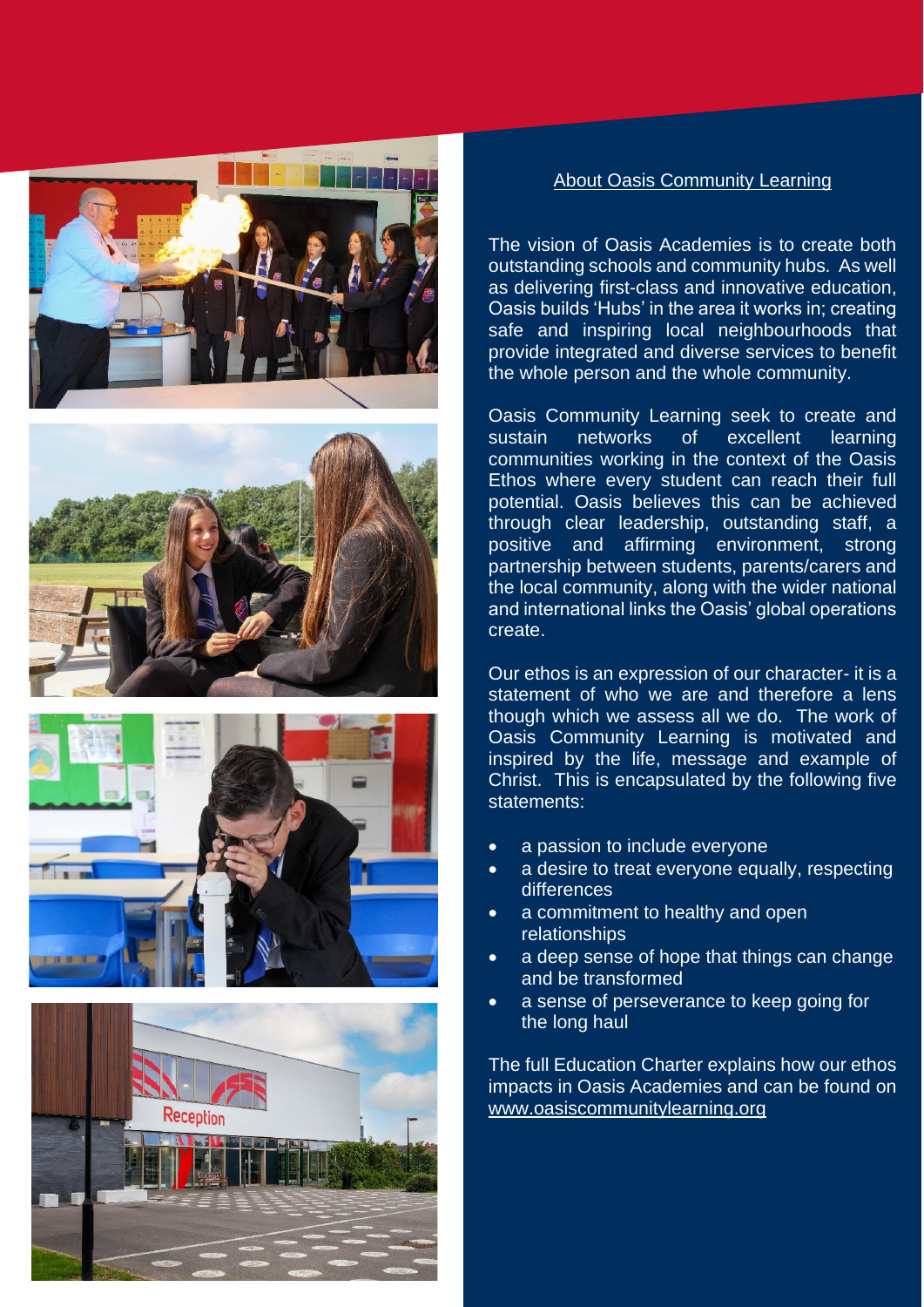# Letter form the Executive Principal

Welcome to the Oasis Academy Isle of Sheppey,

I am delighted you are considering this exciting opportunity to transform lives here on the Isle of Sheppey.

You would be joining myself and my dedicated Staffing team who are committed to making the Academy a success. I am incredibly passionate about offering the very best opportunities we can for the young people on and off the island.

This is an opportunity for you to greatly impact the quality of teaching at the Academy during a very exciting time. The Trust, Oasis Community Learning, are dedicated to offer support, guidance, and challenge to make the academy the place it can truly become.

I lead a very dedicated team of happy staff who work tirelessly to provide our young people with the opportunities, quidance, and support to excel no matter what their chosen pathways may be. It is our ambition that all students make exceptional progress from their starting point in a safe and happy learning environment and leave confident that they will succeed in their life after school. 

We understand and value the community and we are proud to be a part of the Isle of Sheppey. We have a strong set of values and this helps create a culture we are all proud to be part of.

I am dedicated to working with you and to support you to fulfil any of your aspirations. I hope the information pack provided provides you with the details and understanding needed to make an application and I look forward to receiving this.

**Mr A S Booth**  Executive Principal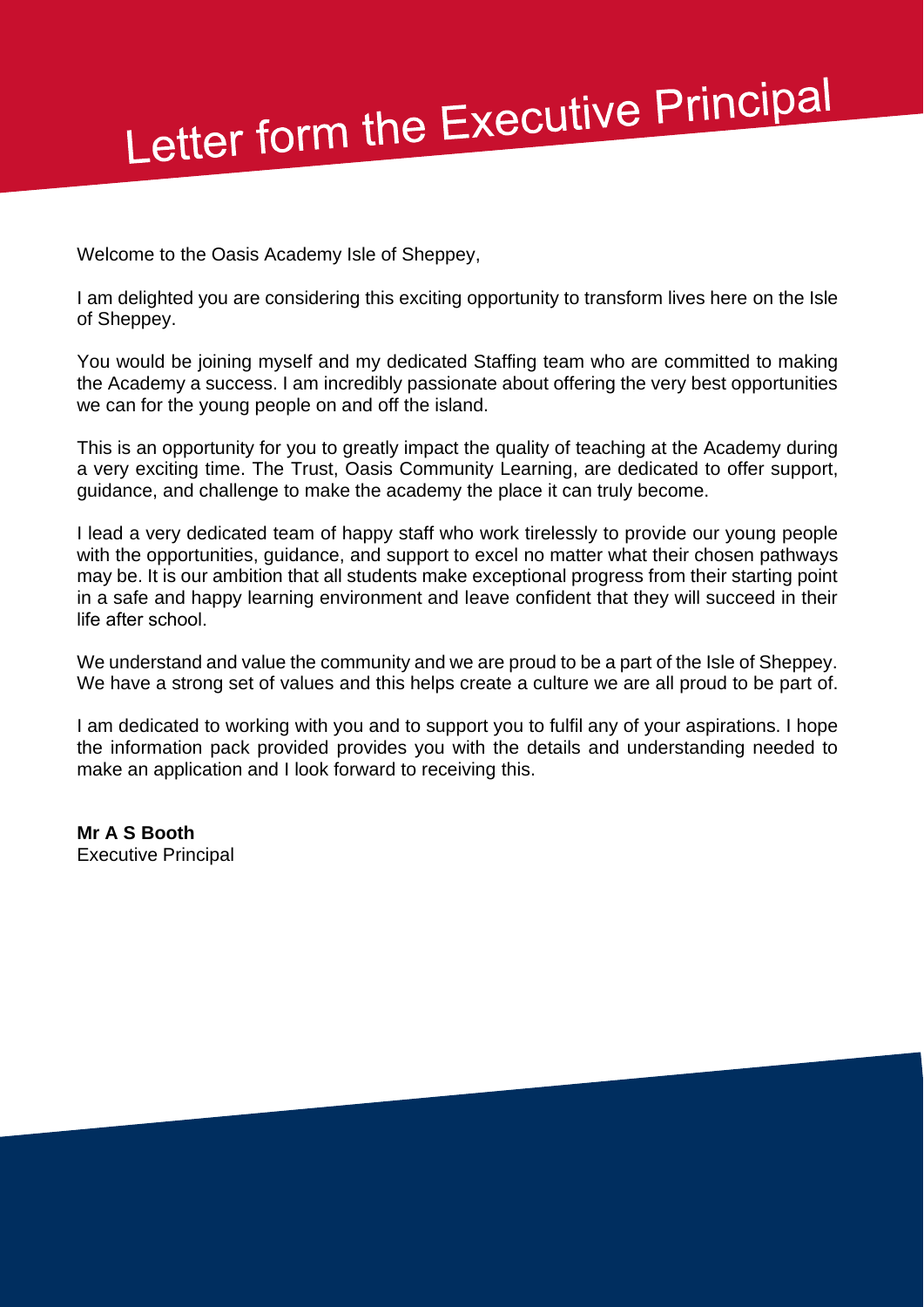# Job Description

POST: **Expierienced Inclusion Teacher** 

ACCOUNTABLE TO: **Faculty Leader** 

GRADE: **UPS, MPS, UPS**

# KEY RELATIONSHIPS:

Principal and Academy Leadership Team; relevant teaching and other associated staff; other associated staff; LA representatives; partner professionals; parents; local community; Oasis Academy Hub; other Oasis Academies and Oasis Community Learning central staff.

# LOCATION:

Oasis Academy Isle of Sheppey Minster Rd, Minster on Sea, Sheerness ME12 3JQ & Marine Parade, Sheerness ME12 2BE

# WORKING PATTERN:

Full-time and as described in the School Teachers' Pay and Conditions document

# **JOB PURPOSE:**

- To ensure students learn and develop effectively
- To ensure every student has a successful and enjoyable educational experience.
- To contribute to the planning of programmes of study and lessons.
- To demonstrate your passion for the subject you are responsible for toward your student audience.
- To develop strategies in order for students to make the progress they are capable.

# **AREAS OF ACCOUNTABILITY:**

You are required to:

• Carry out the duties of a school teacher as set out in the Pay and Conditions Document 2009 and subject to any amendments due to Government legislation. This includes any duties as may be reasonable directed by the Executive Principal (or any others who delegate respectively).

• Uphold the school's principles and policies which underpin good practice and the raising of standards.

• Demonstrate a thorough and up-to-date knowledge of the teaching of your subject and take account of wider curriculum developments which are relevant to your work. • Consistently and effectively plan lessons and sequences of lessons to meet pupils' individual learning needs.

• Consistently and effectively use a range of appropriate strategies for teaching and classroom management.

• Consistently and effectively use information about prior attainment to set well-grounded expectations for pupils and monitor progress to give clear and constructive feedback.

• Demonstrate that, as a result of your teaching, your pupils achieve well relative to the pupils' prior attainment.

• Take responsibility for your professional development and use the outcomes to improve your teaching and pupils' learning.

• Make an active contribution to the policies and aspirations of the school

NB: The post holder will be expected to fulfill their duties in such a way as to Safeguard and promote the welfare of Academy students.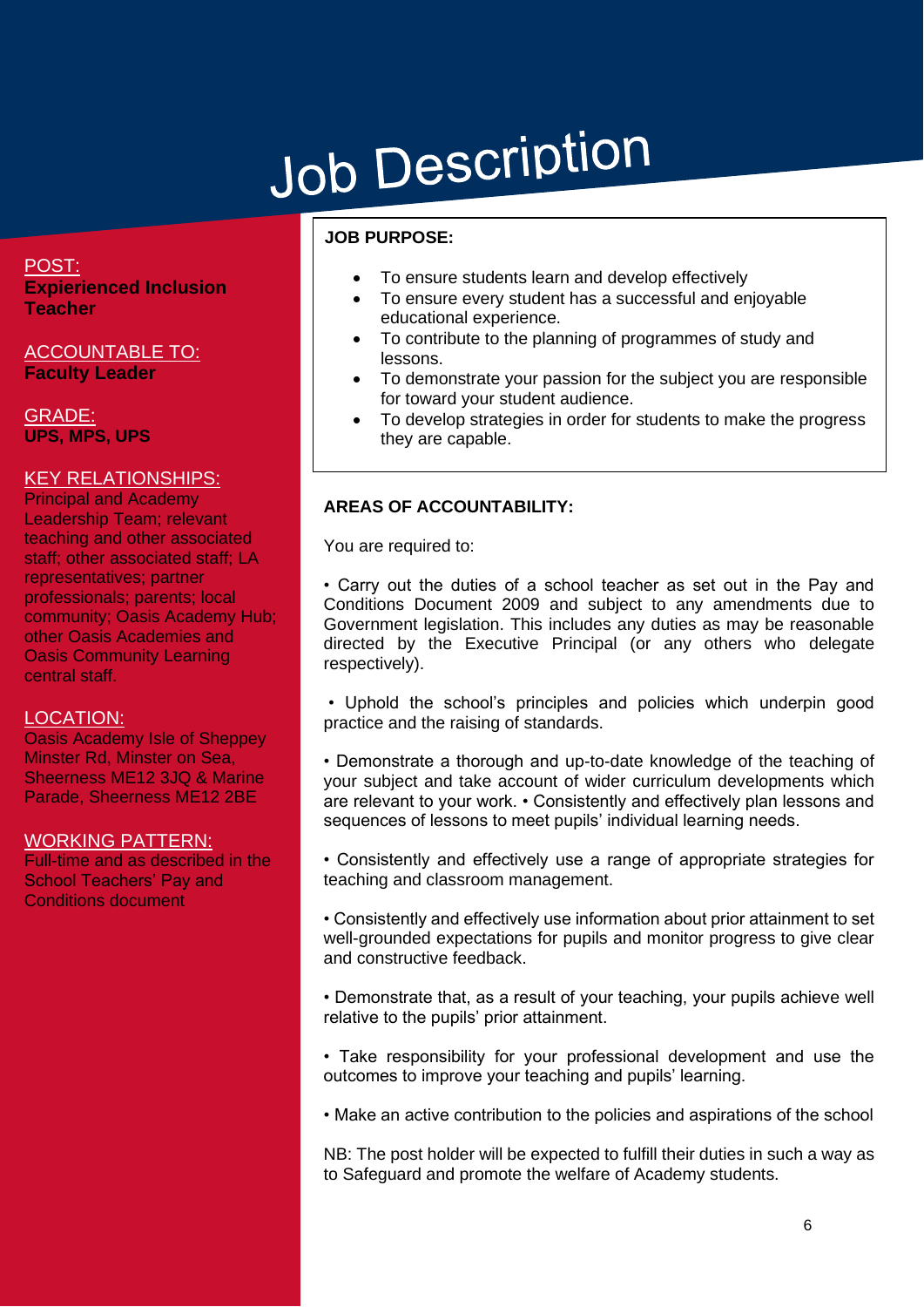# Expierienced Inclusion Teacher Person Specification

# **Experienced Inclusion Teacher -** Person **Specification**

# **Our Purpose**

Oasis Academies exists to provide a rich and balanced educational environment which caters for the whole person - academically, vocationally, socially, morally, spiritually, physically, emotionally, and environmentally. Our task is to serve our students as well as to provide a learning hub for the entire community. In this way we will raise aspirations, unlock potential and work to achieve excellence through encouraging a 'can do' culture which nurtures confident and competent people.

# **Oasis Ethos**

Our ethos is an expression of our character - it is a statement of who we are and therefore the lens through which we assess all we do. Our work is motivated and inspired by the life, message, and example of Christ, which shapes and guides every aspect of each of our schools. This is foundational to our belief that all people are created and loved by God as equal and unique beings, and to our commitment to model inclusion and compassion throughout all the aspects of the life and culture of each Academy community.

For further information, please refer to the Education Charter document which accompanies this job description.

|                                                      | <b>Essential</b>                                                                                                    | <b>Desirable</b>                                |
|------------------------------------------------------|---------------------------------------------------------------------------------------------------------------------|-------------------------------------------------|
| <b>Qualifications</b>                                | Degree standard qualification as a<br>$\bullet$<br>minimum<br>Relevant knowledge of teaching<br>٠<br>specifications | QTS                                             |
| Experience,<br><b>Skills and</b><br><b>Knowledge</b> | <b>Excellent communication skills</b><br>$\bullet$<br>Ability to adapt to different situations<br>$\bullet$         | Previous experience in<br>$\bullet$<br>teaching |
| <b>Personal</b><br><b>Qualities</b>                  | Commitment to safeguarding and<br>$\bullet$<br>promoting the welfare of children and young<br>people                |                                                 |
|                                                      | Willingness to undergo appropriate checks,<br>٠<br>including enhanced DBS checks                                    |                                                 |
|                                                      | Motivation to work with children and young<br>$\bullet$<br>people                                                   |                                                 |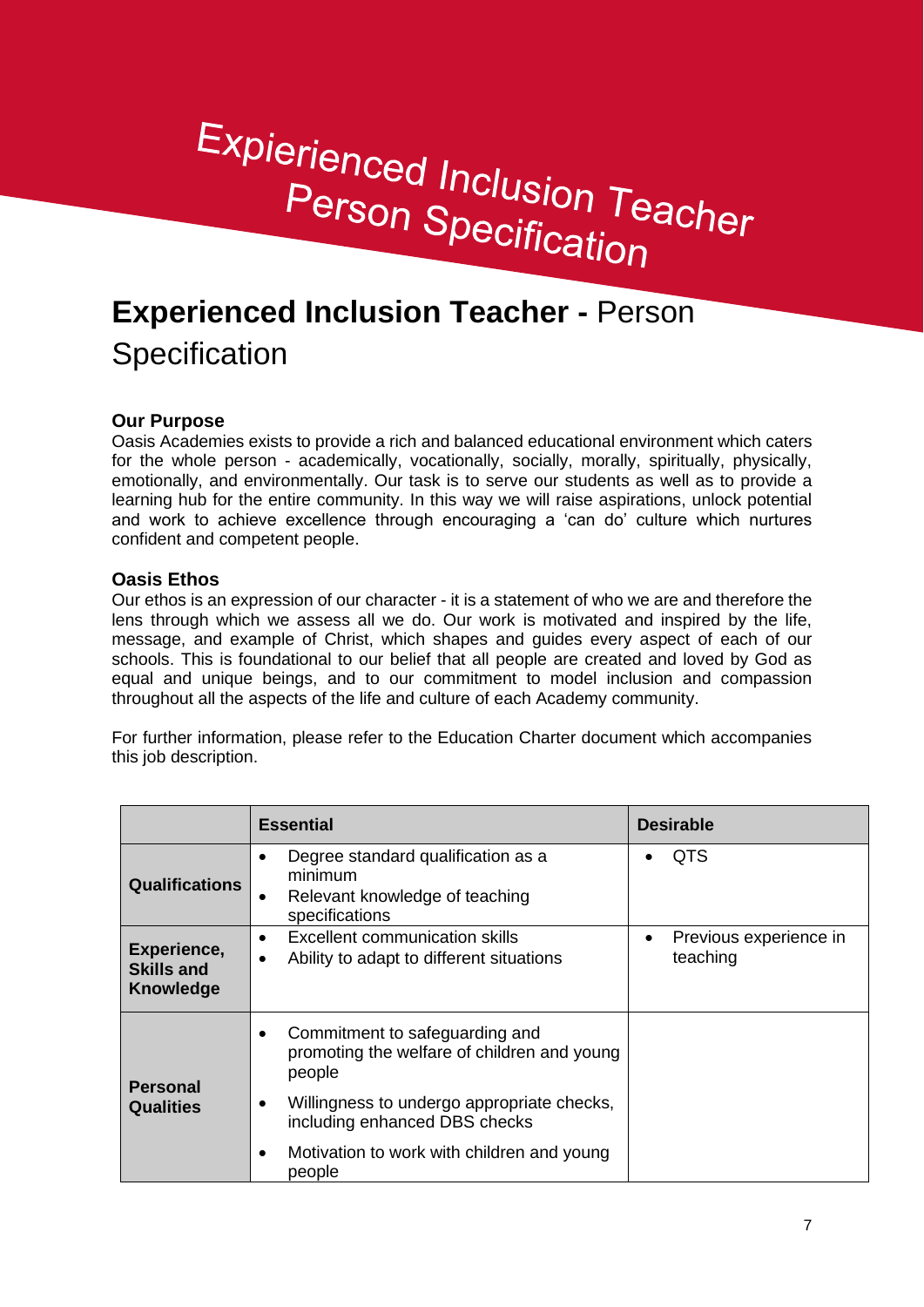| Ability to form and maintain appropriate<br>$\bullet$<br>relationships and personal boundaries with<br>children and young people            |  |
|---------------------------------------------------------------------------------------------------------------------------------------------|--|
| Emotional resilience in working with<br>$\bullet$<br>challenging behaviours and attitudes to use<br>of authority and maintaining discipline |  |
| Have a willingness to demonstrate<br>commitment to the values and behaviours<br>which flow from the Oasis ethos.                            |  |

# **The Oasis Education Charter**

# **Ethos**

Our ethos is rooted in what we believe and who we are.

- We have a passion to include everyone.
- We have a desire to treat everyone equally, respecting differences.
- We have a commitment to healthy and open relationships.
- We have a deep sense of hope that things can change and be transformed.
- We persevere and keep going for the long haul.

# **Learning**

The purpose of education is to understand what it means to be human - living intentionally and asking two key questions: Who am I? Who am I becoming?

• The foundation of our students' learning is made up of five integrated objectives.

• We develop competence, striving for excellence in skills, knowledge and qualifications.

• We foster character and self-belief and encourage our students and staff to become the best versions of themselves through the 9 Habits.

• We embrace community, advocating the value of living interdependently with others.

• We equip our students and staff to be engaged local and global citizens who strive for a better society

• We nurture and empower a life-long passion for learning in all the people we serve.

# **People**

As an interdependent family, we enjoy exceptional strength and opportunity.

- We believe that good relationships are at the heart of everything we do.
- We support and encourage each other in championing the Oasis ethos.

• We work, learn and develop together so that students and staff can share and benefit from everyone's best practice.

# **Purpose**

We work in partnership with our communities to transform lives, where everyone is included, can contribute and is able to reach their God-given potential. We deliver this through an Oasis Hub our model of integrated community development.

• We deliver education in the context of our Hubs.

• We create a culture of excellence for all.

# **Inclusion**

Our vision is driven through a passion and commitment to include everyone.

• We believe all our children and young people are precious; we prioritise social inclusion and integration in all we do.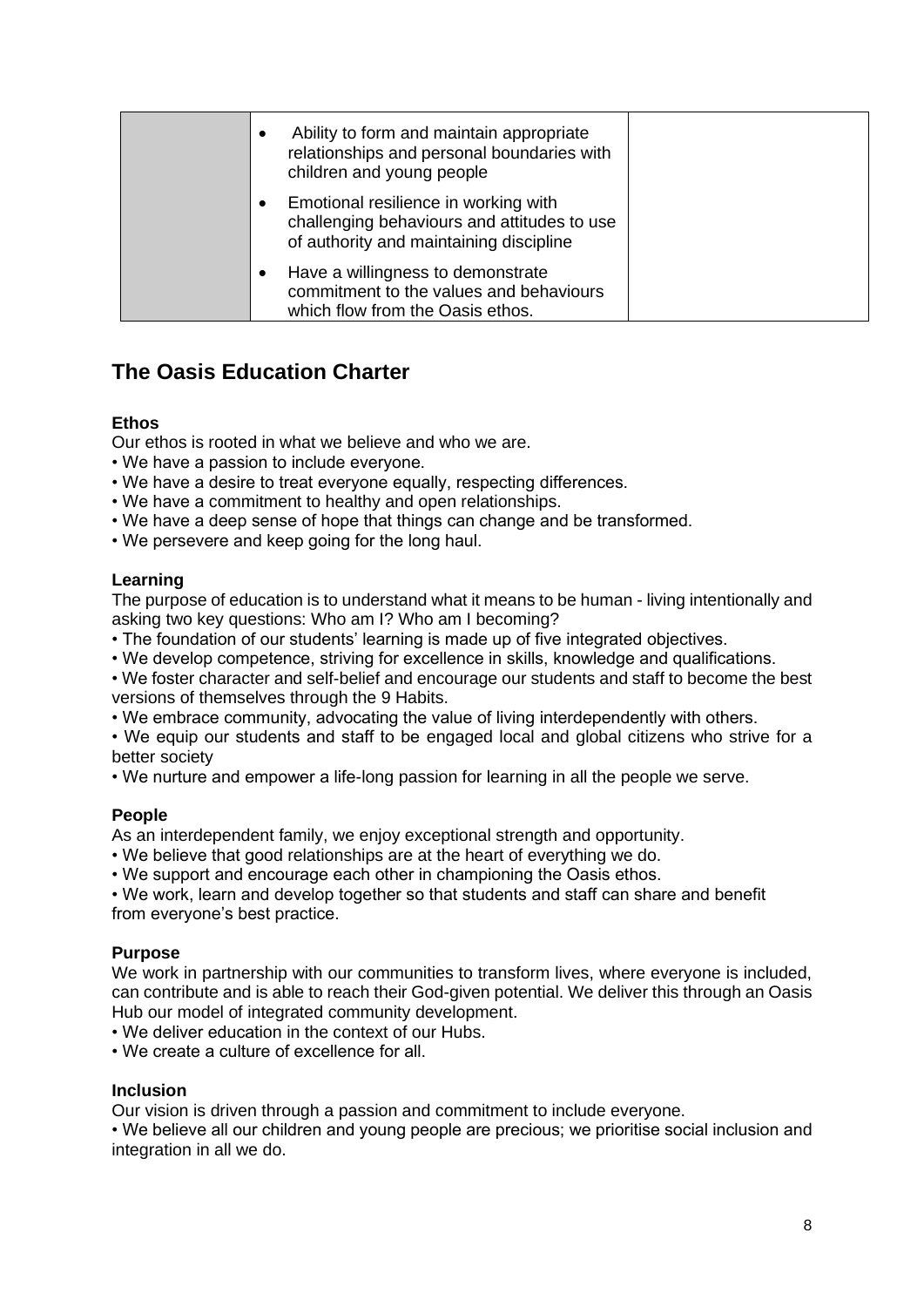• We model and set high aspirations and expectations for every child and young person and member of staff.

• We provide opportunities and experiences for all our students, as well as their wider families, giving advantage to the disadvantaged.

# **Curriculum**

The curriculum is the heart of Oasis's educational provision.

- We make great learning the foundation of every lesson.
- We design our curriculum to meet the needs of all.

• We strive for personal as well as academic and vocational excellence, achieving outcomes that drive social mobility, and give everyone freedom of choice through their lives

A number of reference documents support the Oasis Education Charter and are available on [www.oasiscommunitylearning.](http://www.oasiscommunitylearning/)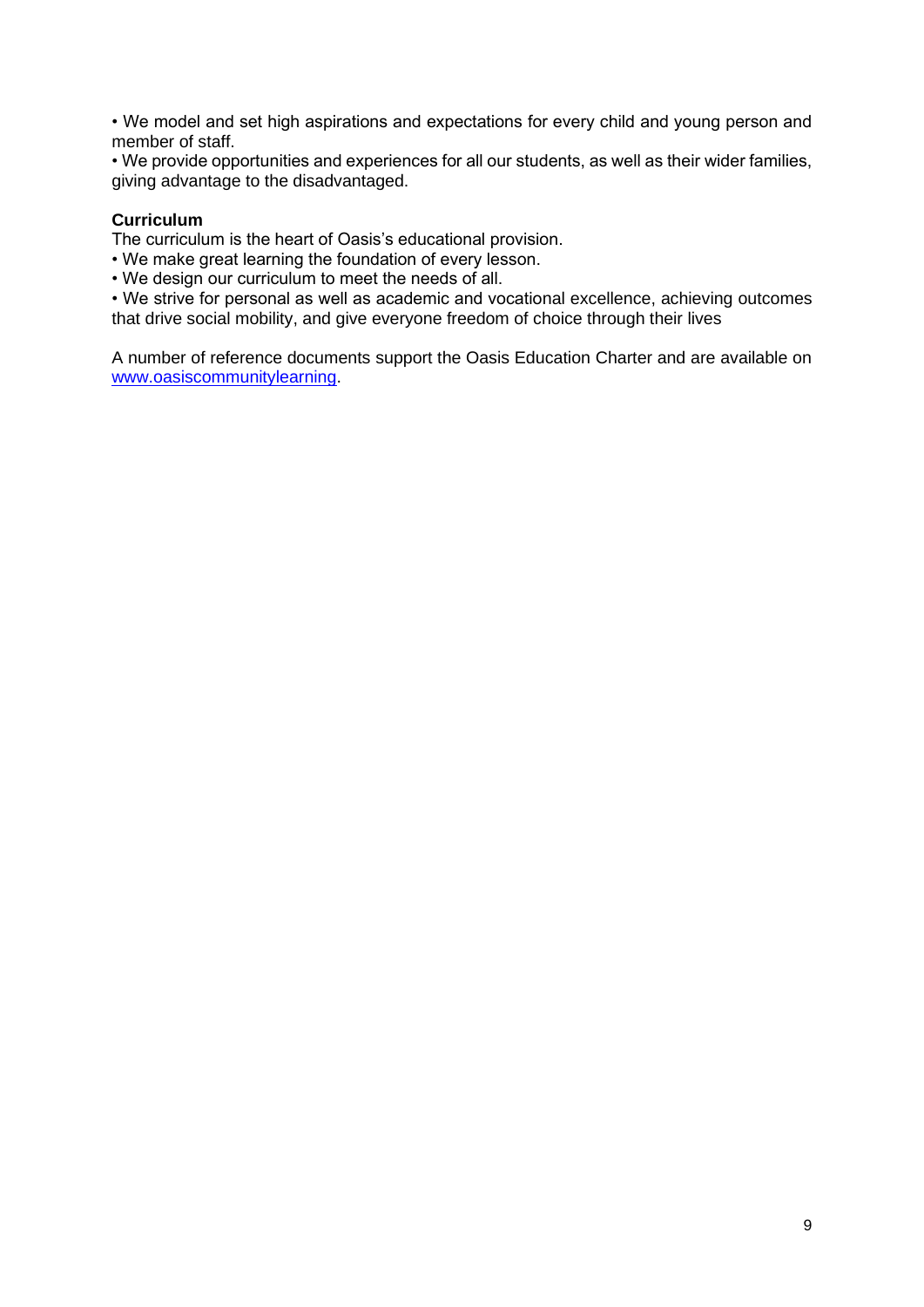# **Explanatory Notes**

Applications will only be accepted from candidates completing the enclosed Application Form. Please complete ALL Sections of the Application Form which are relevant to you as clearly and fully as possible (Sections A & B). CVs will not be accepted in place of a completed Application Form.

# **Safeguarding Children & Young People**

We are committed to safeguarding and promoting the welfare of children and young people. We expect all staff to share this commitment and to undergo appropriate checks, including enhanced Disclosure and Barring checks

- 1. Candidates should be aware that all posts in Oasis Community Learning involve some degree of responsibility for safeguarding children and young people, although the extent of that responsibility will vary depending on the nature of the post. Please see the job description enclosed in this Application Pack for further details.
- 2. Accordingly this post is exempt from the Rehabilitation of Offenders Act 1974 and therefore all convictions, cautions and bind-overs, including those regarded as "spent" must be declared.
- 3. If you are currently working with children, on either a paid or voluntary basis, your current employer will be asked about disciplinary offences, including those related to children or young people (whether the disciplinary sanction is current or time-expired), and whether you have been the subject of any child protection allegations or concerns and if so the outcome of any investigation or disciplinary proceedings. If you are not currently working with children, but have done in the past, that previous employer will be asked about these issues.
- 4. Where neither your current or previous employment has involved working with children, your current employer will be asked about your suitability to work with children, although it may where appropriate be answered not applicable if your duties have not brought you into contact with children or young people.

# **Interview Process**

After the closing date, short listing will be conducted by a Panel, who will match your skills/ experience against the criteria in the Person Specification. You will be selected for interview entirely on the contents of your application form, so please read the Job Description and Person Specification carefully before you complete your form.

All candidates invited to interview must bring the following documents:

- Documentary evidence of right to work in the UK
- Documentary evidence of identity that will satisfy Disclosure and Barring check requirements such as a current driving license including a photograph and/or a passport and/or a full birth certificate
- Documentary proof of current name and address (i.e. utility bill, financial statement etc.)
- Where appropriate any documentation evidencing a change of name
- Documents confirming any educational or professional qualifications that are necessary or relevant for the post.